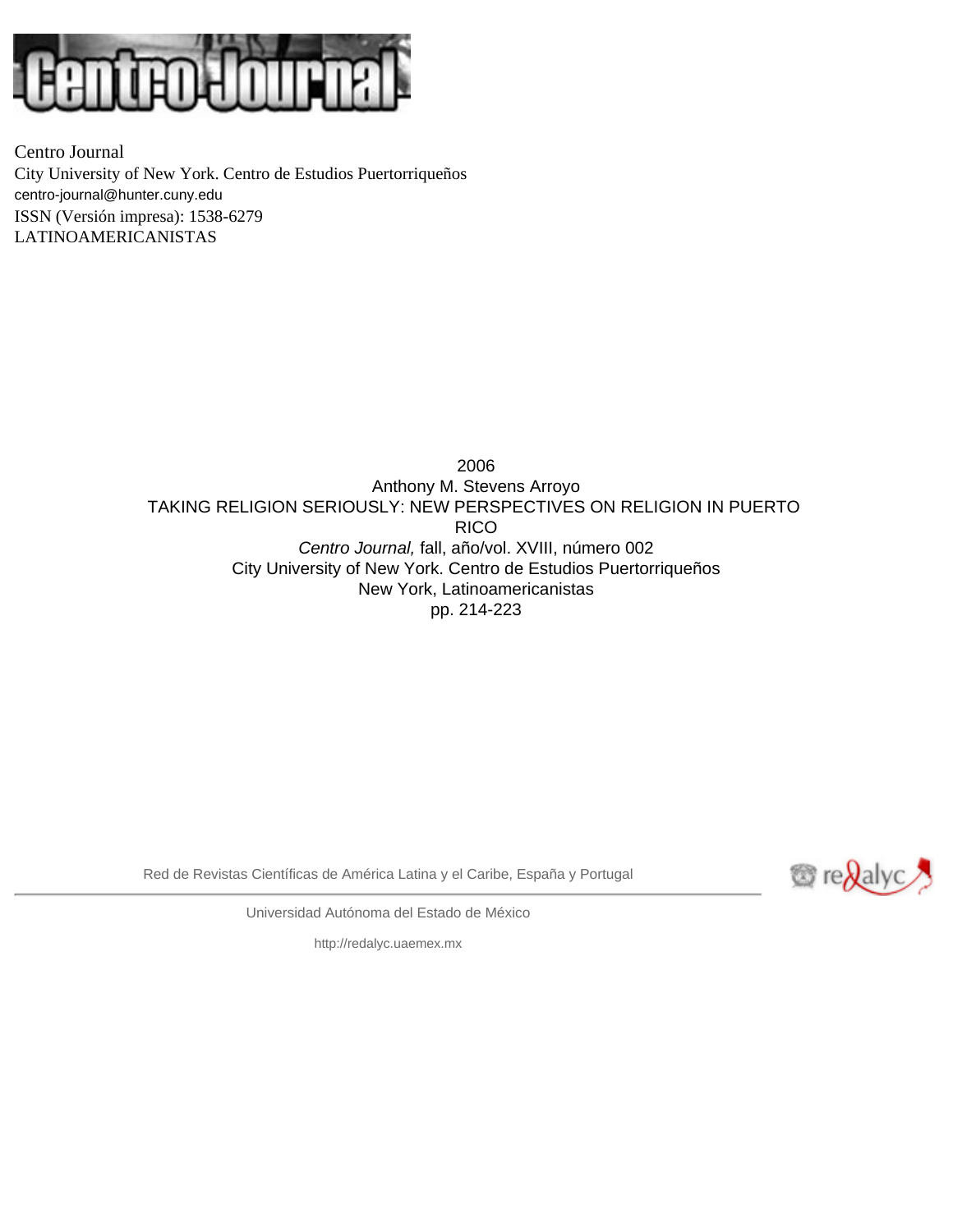CENTRO JOURNAL<br>VOLUME XVIII NUMBER I

Volume xv1ii Number ii fall 2006

**REVIEW ESSAY**

## **Taking religion seriously: New perspectives on religion in Puerto Rico**

Anthony M. Stevens-Arroyo

*Black Puerto Rican Identity and Religious Experience.* By Samiri Hernández Hiraldo Gainesville: University Press of Florida, 2006. 320 pages; \$59.95 [cloth]

*Vírgenes, magos y escapularios: imaginería, etnicidad y religiosidad popular en Puerto Rico*  (Second Edition). Edited by Ángel G. Quintero Rivera San Juan: Centro de Investigaciones Sociales, Universidad de Puerto Rico y Centro de Investigaciones Académicas, Universidad del Sagrado Corazón, 2003. 213 pages; \$30.00 [paper]

> *Catolicismo y política en Puerto Rico: bajo España y Estados Unidos: Siglos XIX y XX* By Samuel Silva Gotay. Río Piedras: Editorial de la Universidad de Puerto Rico, 2005. 503 pages; \$24.95 [paper]

hese are very different kinds of books, although all three are focused on religion among Puerto Ricans. The most ambitious is Samuel Silva Gotay's history of the Catholic Church in Puerto Rico from the Napoleonic Age until the 1930s. As Silva points out in the opening pages of his volume, the 19th century was a difficult one for Catholicism in general and Puerto Rican Catholics in particular. The attacks by Spain's secular and anticlerical liberal forces, he writes, drove the church's leadership toward reactionary postures and policies, such as the Syllabus of Errors from Pope Pius IX. The church in Puerto Rico had not yet overcome such buffeting from secular forces when in 1898 the US assumed control of the island. With the appointment of bishops from the US to lead Puerto Rican Catholics, says Silva, an already difficult situation was further complicated. From a myriad series of monographs, dissertations, church records, and scholarly articles, he has assembled a topical exploration of how the Catholicism in Puerto Rico reacted, first, to the turmoil of Spanish politics in the 19th century, and second, to the transition to US control in the first third of the 20th century. In each of four comprehensive chapters, he systematically explores topics such as Catholicism and the Spanish-American War, freedom of the press, religious tolerance, slavery, divorce, and separation of Church and State. This thematic approach has the virtue of coherence in developing a single issue through the different periods of history, with change in policy and personages, even if Silva is sometimes forced into repeating information already offered or to omitting relevant details more fully developed elsewhere in the volume.

This is not a religious book, but rather a book about religion. Early on, Silva focuses his study upon the interplay of politics and religion, avoiding the quicksand of taking sides about theological or doctrinal disputes. He has produced a sociological history of religious institutions in Puerto Rican history, offering a detailed panorama of how church and state play their roles. It is the second such work about Puerto Rico from this assiduous scholar, who is also author of a wellreceived book on Liberation Theology in all of Latin America (1981/1989). This new volume continues a track begun with his study of Protestantism in Puerto Rico (1997), and he has promised a final book in the Puerto Rican trilogy that will examine all the churches after the 1930s.

His historical method consists of describing polices of the Spanish state or the US government, the declarations emanating from Rome for the universal church, and the unfolding of these forces in Puerto Rico. This is no easy task. For one thing, issues related to religion are deeply held by believers so that even a balanced treatment of a dispute is likely to satisfy no one. Secondly, each of the forces impacting on Puerto Rico is itself diverse: the US government, for instance, is made of up of Congress and the President, Republicans and Democrats, liberals and conservatives, etc. As a result, citing any one of the sources in isolation from others runs the risk of obscuring the dynamics underway. These premises are no less true for the Spanish government, the Vatican, and the bishops. Silva's narrative deftly includes each of such sources, listing as many salient factors as he can in constructing the sociological context for the events. These thorough explorations are accompanied with documented responses of Catholic leaders along with insightful commentary and citation of relevant documents.

Running across such an intellectual minefield is no exercise for the faint hearted. Professor Silva deserves praise for his boldness in pioneering a comprehensive treatment of the churches and politics and for placing most of the relevant materials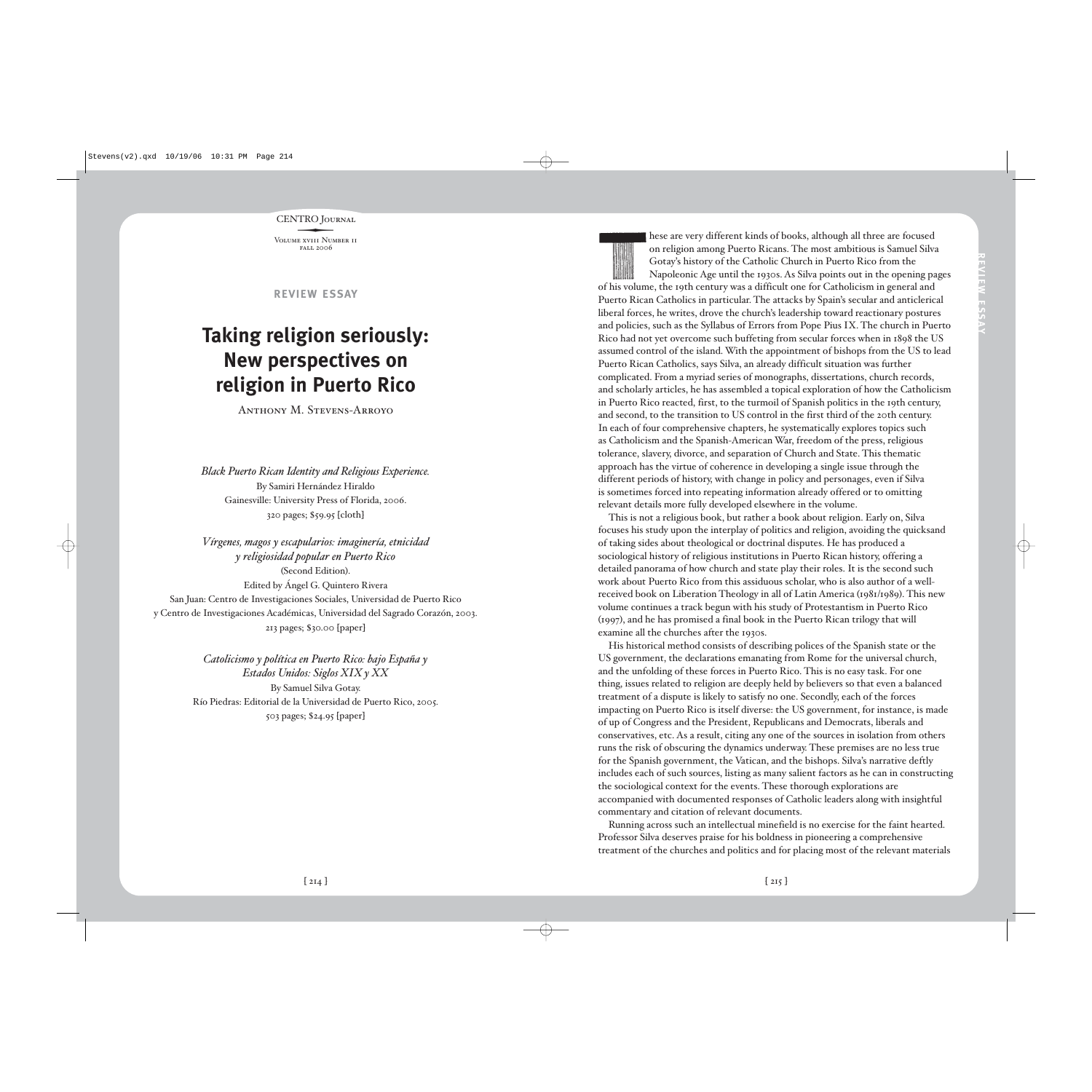between the same two covers. As a writer sympathetic to the choices made in history by institutions of faith, Silva does not disparage Catholicism, although he is not shy about offering a critical perspective. For the most part, he is content to cite

 $\blacksquare$  As a writer sympathetic to the choices made in history by institutions of faith, Silva does not disparage Catholicism, although he is not shy about offering a critical perspective.  $\blacksquare$ 

sources and documents that reveal the good, the bad, and the ugly of church involvement in politics. Thus, for instance, he juxtaposes the 1898 statement from US Army chaplain, Father Thomas Sherman, that religion on the island "is dead," with the opinion of celebrated Jesuit historian, Fernando Picó that "popular religion was thriving" among Puerto Rican Catholics when the US invaded. The reader is likely to ask: "Which is it? Religion can't be dead and thriving at the same time." Here, as in other passages, Silva refrains from interrupting the narrative by imposing his own perspective.

In one sense, this is a wise strategy for an outsider to Catholicism. Silva Gotay is not now and never has been a Catholic. Such distance shields him from ecclesiastical pressures, allowing him to write critically of popes and bishops without fear of accusations of disloyalty. At the same time, his tone is respectful and even compassionate toward leaders who are attempting to do the best they can with the poor hand they have been dealt. In fact, when Catholics have been critical of their own church in Puerto Rico, they have tended to be far more angry about the institution than Silva.

The core arguments of the book are solidly based. It is certain that opposition to the anticlerical liberals under Spain painted the 19th-century Catholic Church of Puerto Rico into a reactionary corner, where it opposed republican government and the separation of Church and State. Silva adds that Catholic clerics in Puerto Rico (which is not the same as "Puerto Rican clerics") often proved antagonistic to the stirrings of independence and political autonomy, even bemoaning the abolition of slavery. (Indirectly Silva's narrative helps clarify that Spain had a policy of repressing native Puerto Rican priests who sided with popular causes, although he does not examine this facet of Puerto Rican Catholicism.) When US rule began in 1898, Silva's explanations connect the relative absence of a native Puerto Rican Catholic clergy to the actions of the institutional church. Instead of promoting native priests and bishops, says Silva, the Catholic Church supported the Americanization of Puerto Rico.

Silva produces documents from the Vatican, from US and Spanish bishops, from clergy, and even from the religious congregations of women who came as missionaries to the island in support of his premise of Americanization. Although differing in many respects from the Americanization promoted by US Protestantism in Puerto Rico, Catholicism, Silva maintains, also thwarted a distinctive Puerto Rican political identity. Moreover, he states that his research has demonstrated the emptiness of claims from some *independentista* quarters that Catholicism was "the bastion of Puerto Ricanness." Such a claim, says Silva, is simply incorrect (p. 465).

Silva's presentation of documents is commendable. It is worth recalling that this volume resulted from an extensive consultation process, including a major conference in which experts on Catholicism were invited by Silva in the name of the University of Puerto Rico. In searching for relevant documents he traveled to archives in New Orleans, Philadelphia, and Rome. Thus, he has produced a pioneering work that will be cited for years to come. Ironically, his academic role in unfolding the historical record for Catholicism is more clearly defined here than in his earlier publication on Protestantism. For example, in the earlier publication it was not always clear if he himself believed that Catholics were "forbidden to read the bible," or if he was merely citing the Protestant cant against Catholicism that distorted the church's position. In this second volume, Silva makes explicit what was implied in the earlier work, namely that the sources cited describe only an *interpretation* of Protestantism or Catholicism that is neither his own opinion nor the unvarnished reality (pp. 285–6). As suggested above, he sometimes juxtaposes two apparently contradictory versions of events or beliefs, leaving the task of evaluative judgment to others. This is a welcome technique that contextualizes the combative vitriol about the churches that had been unleashed habitually by both sides a condition happily disappearing in contemporary Puerto Rico.

**REVIEW**

**ESSAY**

I would not want to characterize this book by Silva Gotay as perfect. Errors in spelling and mistakes in historical precision abound. The most illustrative of such inaccuracies is citing the US labor movement at "Nights of Labors" instead of "Knights of Labor" (p. 33) and telling us on page 234 that Father Perpiñá was "Chilean" only to find on the next page (235) that he is "Spanish." The blame for such distractions belongs more with the editor than with the author: I do not consider them consequential. However, some inaccuracies are more than simple typographical mistakes. For instance, it appears that Silva is not aware that "Padre Omega" writing in *El Ideal Católico* (p. 279) is a pseudonym for Manuel Zeno Gandía. This is a relevant point since the book argues that Catholics writing for *El Ideal* impeded the realization of Puerto Rican identity. That Zeno Gandía was *both* a patriot *and* a contributor to this Catholic review would merit analysis because it adds to the complexity of an emerging Puerto Rican Catholic identity at a crucial time. Moreover, Silva's classification of the socialist feminist leader, Luisa Capetillo, as a Catholic in the *jibara* tradition (pp. 399–400), does not resonate with what most scholars understand of either Capetillo or popular Catholic religiosity.

Be forewarned that although written straightforwardly, this text is a scholarly one. If a reader is unsure of who Fernando VII was or what he represented, is uncertain about the meaning of a Concordat, is unable to locate *La Gloriosa* in Spanish history, is ignorant of the functions of the Vatican Secretary of State, does not recognize the importance of Alfred Thyler Mahan—or all of the above—there will be a need for some homework. The writing style is precise and neutral—almost antiseptic. This form follows the book's function, which is scholarly. My personal hope would be that subsequent editions will widen the ambit of the book's appeal. For instance, we know a great deal about Bishop Ambrose Jones, but the reader will not be able to form a mental image of the prelate: Was he thin and tall? Short and portly? Beet-faced or callow? Why have the editors not included a single photograph or map? Worst of all, (might we call it "sinful"?), no index has been provided. The quality of this book deserves such editorial enhancements.

As is to be expected in a book of such grand scope, Silva knows some events better than others, lending a somewhat uneven treatment of historical situations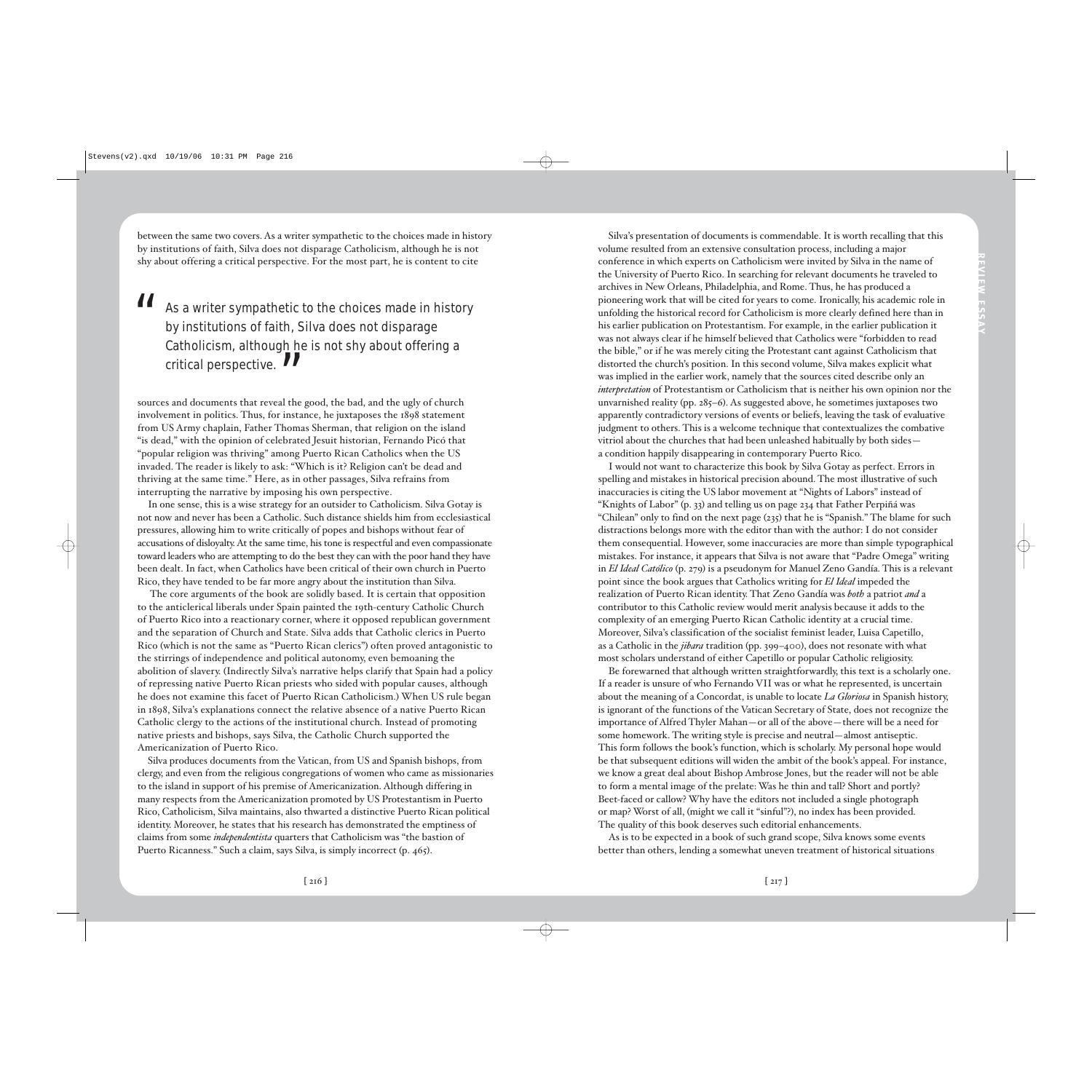throughout the work. For instance, he fails to recognize the fingerprints of Jaime Balmes in the apologetics of the turn-of-the-century weekly, *El Ideal Católico*. Those of us born and baptized Catholics will recognize in the argumentation of this pro-Catholic publication certain positions first elaborated by Balmes in the 1840s. Discipleship in Puerto Rico was not unique since the erudite arguments of Balmes had been repeated for a half century by American Catholics such as Orestes Brownson, and by Irish rebels like Terrence McSwinney, the imprisoned Mayor of Cork, before the Easter Rising of 1916. In Spain during the Generation of 1898 the novelist Galdos paints a caricature of a Balmes' disciple, thus witnessing to the ubiquity of the influence from the Catalan cleric in the Catholic conscience of the *Madre Patria*. Puerto Rican Catholics drank from these same intellectual fountains and Balmesian themes are frequent, most notably in the political thought of the Nationalist leader, Pedro Albizu Campos. I consider this a relevant point since Silva argues for *discontinuity* between the Hispanophiles of *El Ideal Católico* and Albizu, while the common thread of Balmes provides instead for *continuity*.

The observation above comes from my own research into Balmes and Albizu, and I am certain that experts on other points of Puerto Rican church history will make similar critical responses to the Silva's narrative. And although scholarly critique on specific issues is eminently constructive, it is more like rearranging furniture than constructing a building. No one can deny that the more significant task is in erecting a new edifice, because without a building there would be no place at all for the furniture. Thus, in a sense, virtually every section of Silva's book may suffer extensive renovation of interpretation and the foundations of the building will remain steady.

I would say that Professor Samuel Silva Gotay has done for the history of Puerto Rican Catholicism what in cultural studies Antonio Pedreira produced with *Insularismo*, René Marqués with *El puertorriqueño dócil*, and José Luis González with *El país de cuatro pisos*. I make these comparisons because, even if there is disagreement today about the premises of these classics, their imprint on intellectual discussion has extended beyond the generations. In a similar vein, I cannot conceive that any future histories of Puerto Rico for this period, whether written with a secular or religious perspective, can avoid citing Silva's seminal work. He has advanced history of religion in Puerto Rico beyond pious biographies of individuals or documentary study disconnected from social process. Silva has given us a view of the forest, which was often lost by those who looked only at the trees. The challenge to future historical scholarship on religion in Puerto Rico will be to provide better detail and sharper description of the markers on the trail without wandering off the map Silva has given us to understand Catholicism and politics in Puerto Rico.

A very different type of publication is found in Angel Quintero Rivera's new version of *Vírgenes, magos y escapularios: imaginería, etnicidad y religiosidad popular en Puerto Rico*. The first edition was published as a set of reactions to Quintero's 1998 expository essay on religion and Puerto Rican cultural identity. He had examined popular religiosity by testing the premise of José Luis González that there are various *pisos* or historically defined stages in the evolution of Puerto Rican identity. Quintero stretched the racial categories of González's cultural analysis to the religious field. In this way, Catholicism was cast as an institutionalized hierarchy of upper-class white people attempting to control the masses of lower-class people of color by imposing religious norms. Popular religiosity, in this view, became a form of resistance to imperialism. To make his case, Quintero drew upon his expert knowledge of Puerto Rican culture, from its linguistics to little-known facts about music, places,

flower and fauna. His essay, entitled "Vueltita, con mantilla, al primer piso / Sociología de los santos," consumes nearly half of both the first edition and this book.

Acknowledging his own deficiencies in the study of religion, back in 1998 Quintero invited scholars—all of them experts in the field—to comment upon the premises in his treatment of religion and culture. Instead, the contributors focused on certain invalid notions promoted by Quintero. The Jesuit historian, Fernando Picó, felt obliged to contribute two articles in order to clarify a proper definition of popular religiosity in critique of Quintero's approach. Samuel Silva Gotay offered an essay on what should be the proper methodology in the study of religion, and Arcadio Díaz Quiñones looked retrospectively at the Puerto Rican interpretations of Spanish Catholicism. Somewhat less critical were articles on the use of *mantillas* by Nina Torres Vidal and María de Fátima Barceló Miller, as well as Ramón López's examination of religious artifacts and the introduction written by César A. Rey, then an education official for the Commonwealth. Jorge Duany provided an annotated and insightful bibliographical review of literature.

Although the criticism of Quintero Rivera's version of religion is civilized and delivered without venom, the book reflects the up-hill struggle for religion to be studied in its own right rather than as an appendix to culture. The freshness of the insights of the contributors

in 1998 has not been dimmed by the intervening years, and this second edition has added contributions by Doreen Colón Camacho and Irene Curbelo on the artistic imagery of the carved wooden *santos*. Quintero Rivera's new introduction amended some comments in his initial essay, and he added references to relevant new works. The second

II Although the criticism of Quintero Rivera's version of religion is civilized and delivered without venom, the book reflects the up-hill struggle for religion to be studied in its own right rather than as an appendix to culture.  $\blacksquare$ 

edition remains a collection of essays, however, and a reconciling overview of different slices of religious experience is still lacking. Nonetheless, each of the articles is like a precious jewel in its own right and provides the insights necessary to continue debates about the boundaries between Puerto Rican religious culture and cultural religion.

Perhaps most strikingly, the volume as now issued provides a treasure trove of illustrations of artifacts and pictures taken by the late Jack Delano. These pieces, many reproduced in full color, make this edition well worth the price of purchase. Much as in the book by Silva described above, this volume is an inescapable departure point for future reflection on popular religion in Puerto Rico.

The book, *Black Puerto Rican Identity*, by Samiri Hernández Hiraldo does double duty: it announces the emergence of a new and important scholarly voice on the anthropology of religion; and secondly, it provides the focused miniature portrait of religious experience among select congregations in a specific town. Published by the University Press of Florida in the series New Directions in Puerto Rican Studies, edited by Félix V. Matos Rodríguez, this book presages the new scholarship on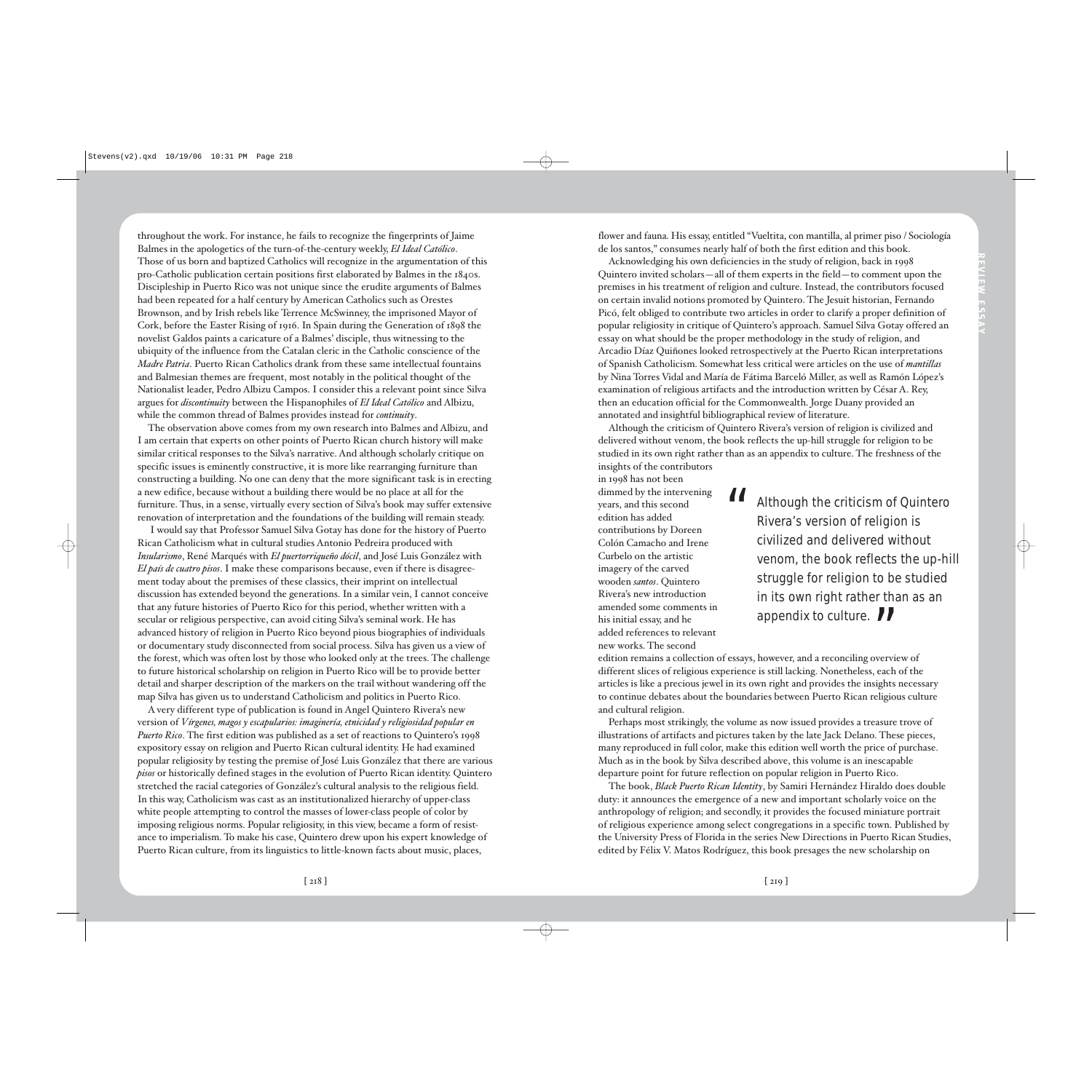religion so badly needed in Puerto Rican Studies. The author examines the different faith expressions in Loíza Aldea, a village enclave first settled by former African slaves. Without a whiff of pedantry, Hernández elegantly weaves history, politics, and ecclesiastical endeavors into a narrative that is preeminently about people of faith. This is not to suggest that the book is weak on theory: on the contrary, there is a judicious citing of key works about the anthropology of religion found in almost every chapter. However, the author subordinates theory to her interviews, and she is not afraid to gently distance the Puerto Rican experience from those in other places.

The now *de rigueur* practice of explaining one's own personal experience is mercifully confined mostly to one chapter at the beginning of the book. We are told of Hernández's own upbringing in the Baptist Church in Puerto Rico and her racial experiences as she moves from home to university to the US and back again to the island for her doctoral research. She clearly understands Protestantism in Puerto Rico, noting for instance that congregations that allow women to wear pants are "Neo-Pentecostal" and that Pentecostal women now have adopted the use of makeup in order not to be viewed as lesbians (pp. 203–5). Her informants open up to her because they see her as "a real Christian" (pp. 194–5), a confession that ought to permanently bury the theoretical notion that neutrality is the only role for effective participant observation. Yet, her chapters on Catholics in Loíza, including those in the Charismatic Movement, show the author as no less *simpática* to Catholics as to Protestants. She insightfully renders a realistic sketch of the clerical rivalries that are always part of life in a Catholic parish. relagion so bally metaled in Puerto Rican Studies. The author examines the diffusion as some of all procedure and some of the some of another some of another denomination. Since the some of a some of a stevens (Window and

Hernández' work includes people of all faiths in Loíza Aldea: Protestants of historical denominations, *evangélicos*, Catholics, Pentecostals and Pentecostal "heretics" such as the Church of Living Waters (p. 144 ff.). She shows how all of these Christians are aware of the *espiritistas* and *santeros* in Loíza Aldea, who have created the image of *brujería* as a distinct dimension of being black in Puerto Rico. Hernández's chapter eight on hair and its anthropological meaning within religions is a gem that probably is worthy of inclusion in some future source book with excerpted readings on Puerto Rican religion. Her accounting of religious witnessing sorts through linguistic fashions and tropes of believers with an ease that might make Quintero Rivera envious.

Speaking of an invitation delivered to her to become "*pastor*" (pp. 203–4), she is told she cannot be called "*pastora*" because that word is not in the bible, but nonetheless the church will allow her to do all the work that this role implies. On the other hand, she reports considerable innovation in the roles offered Catholic women and also in their reconceptualization of the example of Mary. With these and other citations, she discredits the reigning supposition that women everywhere have more freedom in evangelical churches than in Catholicism. Moreover, I was edified to see her attribute conversions from Catholicism partly to Pentecostalism's more lenient teaching on birth control and divorce (p. 202).

## All Apparently, virtually all people of faith in Loíza today<br>are related to someone of another denomination.

Her basic finding is that family ties are more important to believers than denominational links. Apparently, virtually all people of faith in Loíza today are related to someone of another denomination. Families negotiate these differences with their own interpretation of doctrine. Small Protestant congregations are susceptible to allegations of nepotism, since membership is often realized only among kin. The preaching of a "gospel of prosperity" is looked askance by many, but is an important reason for membership growth, especially on the part of the Church of Living Waters. Catholicism is concerned and often perplexed about the fluidity of what is merely cultural and what is traditional religion. Yet against the background of their Africanness, these inhabitants of Loíza manage to find in the practice of religion the motivations necessary to affirm a unique racial dimension to their ethnic identity both in Puerto Rico and in the diaspora of the States.

No reader of these works can walk away untouched by a conviction that great skill is necessary to unwrap Puerto Rican culture and its religious elements. Gone are the days when a 700-page volume on the Latino "condition" without a single entry for church or religion can be credibly received in academia. There is too much evidence offered in just these three books—without including other worthwhile publications—for religion to be trivialized in Puerto Rican social, political, and cultural expression.

It might be objected that however valuable the religion might be, it demands a specialization few academics possess. But does this pardon the avoidance of religion? In answering that question, we can recall how in the past twenty years, serious works have been required to include feminist and queer perspectives. Omitting religion would constitute a double standard in our studies of the Puerto Rican reality and would neglect the faith dimension professed by more than 90 percent of our people.

Based on the books reviewed here, however, I think one conclusion is inescapable: Academics need to contextualize religion. Silva Gotay smartly provides an example for how to trace religious trends through the intricacies of historical, political, and social trends. Under the thunderstorms of such influences, religion provides both reactionary and reactive responses. As purveyors of utopia and persuaders for peace, religion usually presents itself as a moderating "third way" between conflictive alternatives. As Silva shows on more than one issue, politicking takes place within various church factions, while leadership searches for the most pragmatic course. Fight Liberalism? Join Liberalism? Derive a moderate halfmeasure claiming the best of Liberalism for the church but avoid its excesses? In all cases, advocates speak the jargon of biblical citations and theological discourse. Even if a scholar is unfamiliar with some of the religious subtleties, humility will serve competence by juxtaposing the evidence provided by research. One can take refuge in Silva's technique and defer final interpretation while still citing the relevant documents.

Several issues emerge here to guide future social science as it encounters religion. First, pronouncements by ecclesiastics ought not be attributed the same ecclesiastical value. In Catholicism, papal decrees (bulls), encyclicals, pastoral instructions, and allocutions all carry different value, just as in the political world one distinguishes between actual legislation, State of the Union addresses, and campaign speeches. One ought also to pay attention to conflicts between local authorities and the universal church. For example, Silva Gotay (pp. 90–6) notes that the statements of Gregory XVI against slavery were not promulgated in Puerto Rico. The conclusion is that while the 19th-century Catholic Church was officially for the end of the slave trade, papal teaching was thwarted in Puerto Rico, where slavery was essential to the sugar economy. A true scholar recognizes that things may go in the opposite direction, i.e., the local authorities can be more progressive than higher-ups.